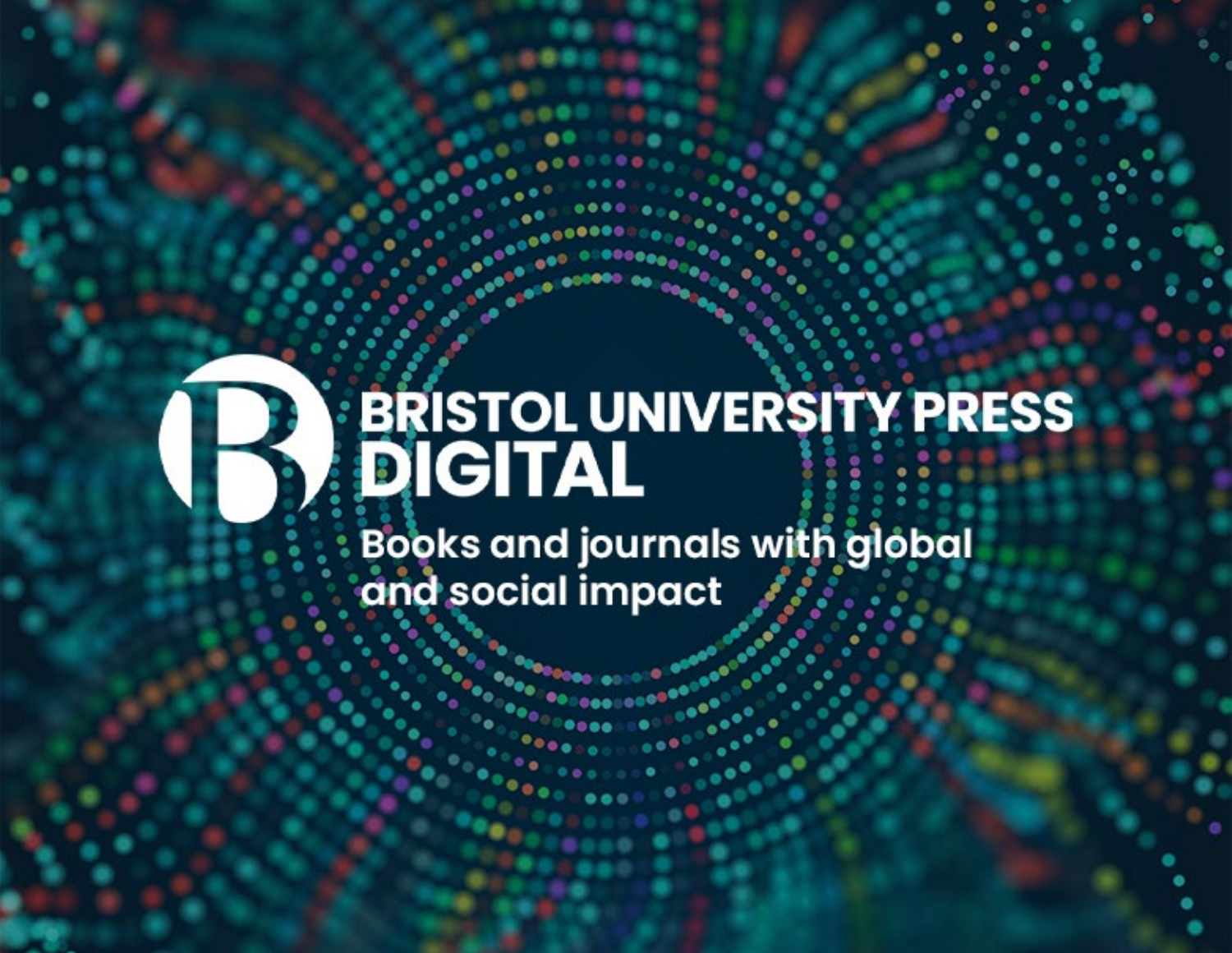# Welcome to our user guide for librarians and administrators

This user guide will get you started on Bristol University Press Digital and our Account Management System (AMS).

You can access our platform via: [bristoluniversitypressdigital.com](https://bristoluniversitypressdigital.com/)

You can access our Access Management System via: ams.bristoluniversitypressdigital.com

# In these pages, you will find information about: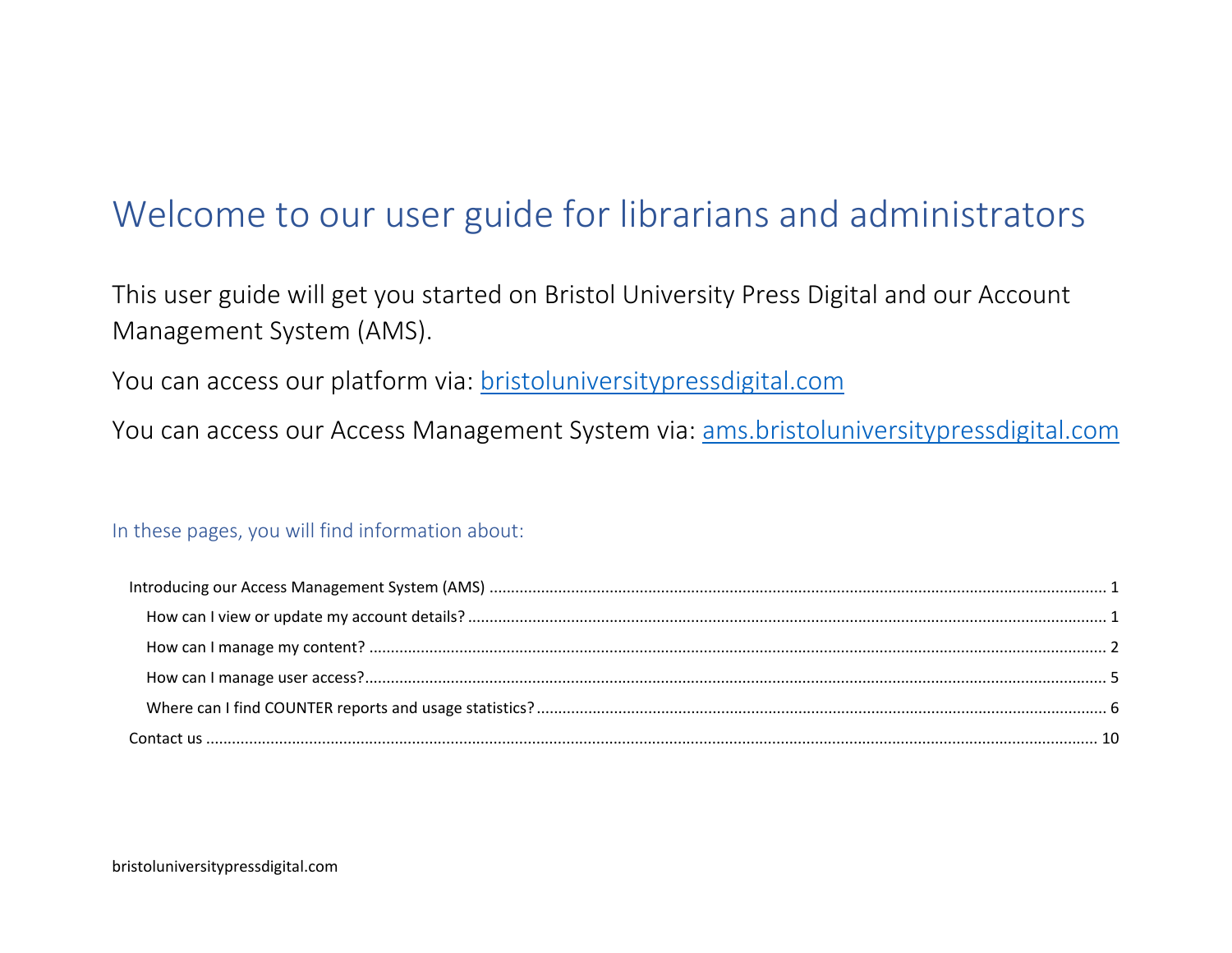# <span id="page-2-0"></span>Introducing our Access Management System (AMS)

Librarians of subscribing institutions and their administrators can manage their accounts and subscriptions online via the Bristol University Press Digital AMS, which has a clear design and user-friendly interface.

To access your AMS site, visi[t https://ams.bristoluniversitypressdigital.com](https://ams.bristoluniversitypressdigital.com/)

Customers who previously had active accounts with IngentaConnect should have been supplied with username and instructions to access the new AMS from Turpin Distribution on 10 May.

All new accounts will be provided with a username and password instructions upon receipt of a paid order. If you have not received any instructions or have any problems logging in, please contact us at [bup-digital@bristol.ac.uk.](mailto:bup-digital@bristol.ac.uk)

#### <span id="page-2-1"></span>How can I view or update my account details?

#### *The Details tab*

You can review or update your account details via the 'Details' tab in the menu:



This includes your institution's address details, URLs, logo, institution name and OpenURL information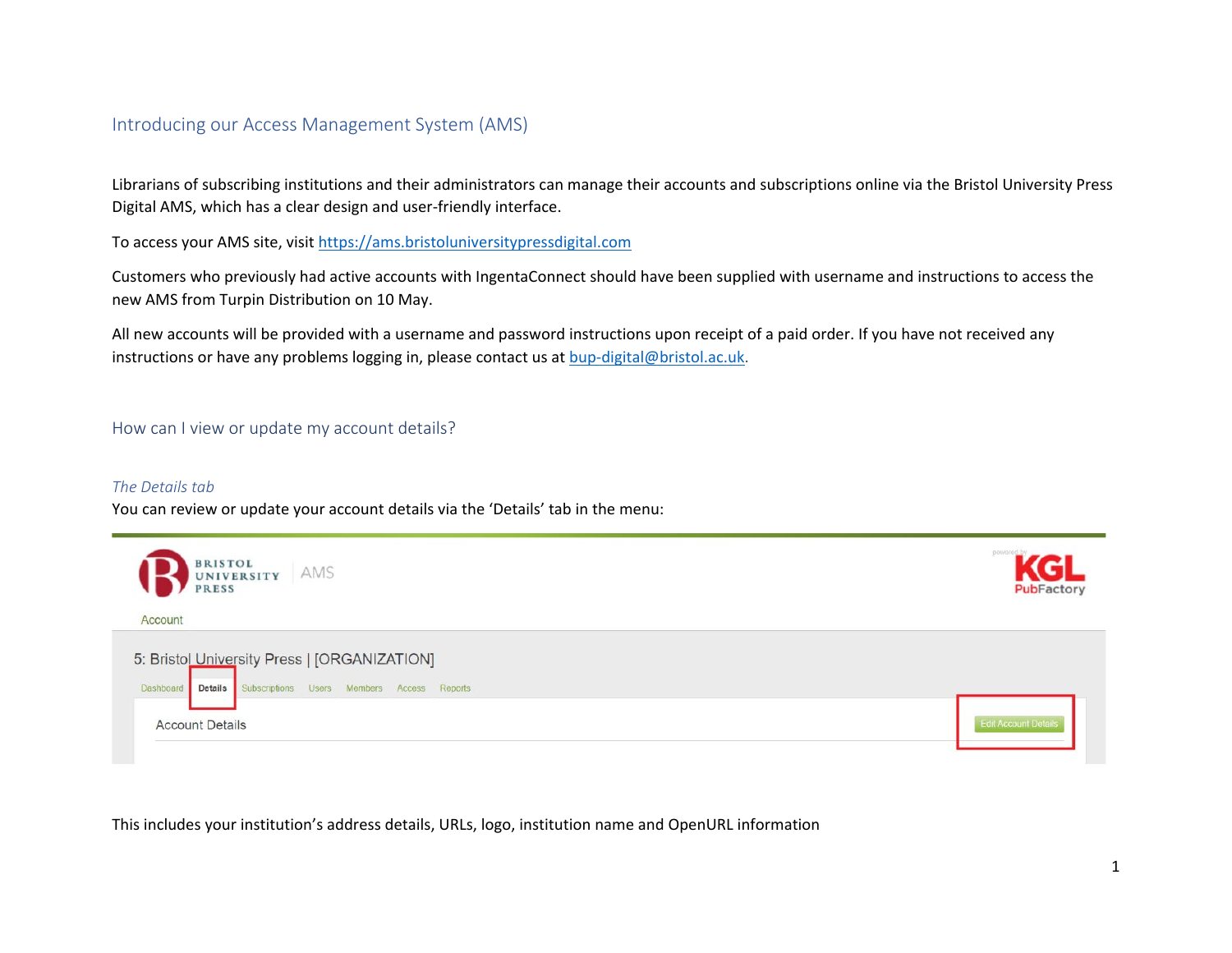#### <span id="page-3-0"></span>How can I manage my content?

#### *The Subscriptions tab*

You can view and manage your subscriptions via the 'Subscriptions' tab in the menu. Here you can find details of all your lapsed and current subscriptions, including the start and end dates and details of any grace periods we offer.

| <b>PRESS</b><br>Account        | BRISTOL<br>UNIVERSITY AMS                                                    |                   |                 |                     |                       |                        | powered<br>PubFactory                     |
|--------------------------------|------------------------------------------------------------------------------|-------------------|-----------------|---------------------|-----------------------|------------------------|-------------------------------------------|
| Dashboard<br>Deta <sub>s</sub> | 5: Bristol University Press [[ORGANIZATION]<br>Subscriptions<br><b>Users</b> | Members Access    | Reports         |                     |                       |                        |                                           |
| <b>Account Subscriptions</b>   | Filters <b>EX</b> Subscription Ends Within: After 28 Mar 2022 Modify Filters |                   |                 |                     |                       |                        | Add Subscription<br><b>Export Results</b> |
| Showing 2 results              |                                                                              |                   |                 |                     |                       | Page Size:             | $100 \sim$                                |
| <b>NAME</b>                    | OFFER                                                                        | <b>START DATE</b> | <b>END DATE</b> | <b>GRACE PERIOD</b> | NOTICE RECIPIENT NAME | NOTICE RECIPIENT EMAIL | <b>EXTERNAL ID</b>                        |
| All BUP content                | All BUP content                                                              | 01 Jun 2021       |                 | $\mathbf{0}$        |                       |                        |                                           |

The 'notice recipient' is the person at your organisation who will be contacted when a subscription is due to lapse. When starting a new subscription, you can determine the recipient of this communication. If you would like to add a notice recipient after you activate your subscription simply email us a[t bup-digital@bristol.ac.uk.](mailto:bup-digital@bristol.ac.uk)

Please note, all subscriptions with '-INST' will give access to the current year's journal content as well as access to the journal's backfile.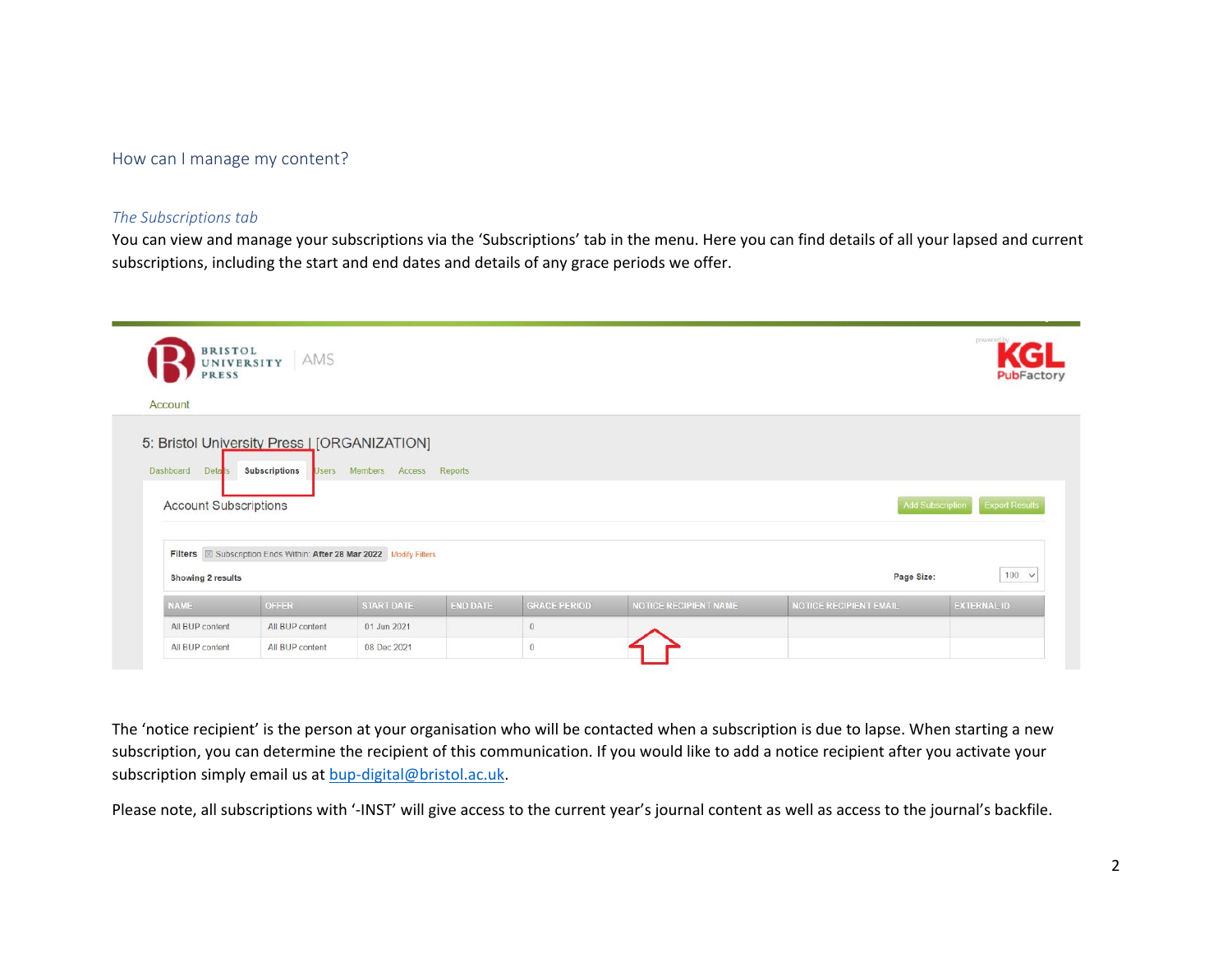#### *The Users tab*

If you have more than one administrator who requires access to the AMS, click the 'Users' tab to add, view and edit users with different roles:

| BRISTOL<br>UNIVERSITY AMS<br><b>PRESS</b><br>Account                                                         |       |       |                | powere<br><b>PubFactory</b> |
|--------------------------------------------------------------------------------------------------------------|-------|-------|----------------|-----------------------------|
| 5: Bristol University Press   [ORGANIZATION]<br>Dashboard Details Subscriptions Users Members Access Reports |       |       |                |                             |
| <b>Account Users</b>                                                                                         |       |       |                | Add New User                |
| <b>Account Administrator</b><br>A user who manages the account.                                              |       |       |                |                             |
| <b>NAME</b>                                                                                                  | EMAIL | PHONE | <b>ACTIONS</b> |                             |

You can add the following users:

- Account administrator: A user who manages the account
- Primary contact : A person to contact if there is a reason to contact the account holder
- Librarian: The role for those who should be notified when the 'Request from librarian' feature is used
- Member: Basic association to an account

**IMPORTANT NOTE**: You will need to add a username and password for all new users and ensure that you give the password to the appropriate user before saving, as the password cannot be viewed once it has been saved.

Within this tab you can also change your user password. You can change your password by clicking 'Edit' next to the user you would like to amend and then entering your new password within the 'Login' section and clicking save.'

| Login<br><b>Username</b> | *<br>bristoluniversitypress |
|--------------------------|-----------------------------|
| Password                 |                             |
|                          |                             |
| <b>Confirm Password</b>  |                             |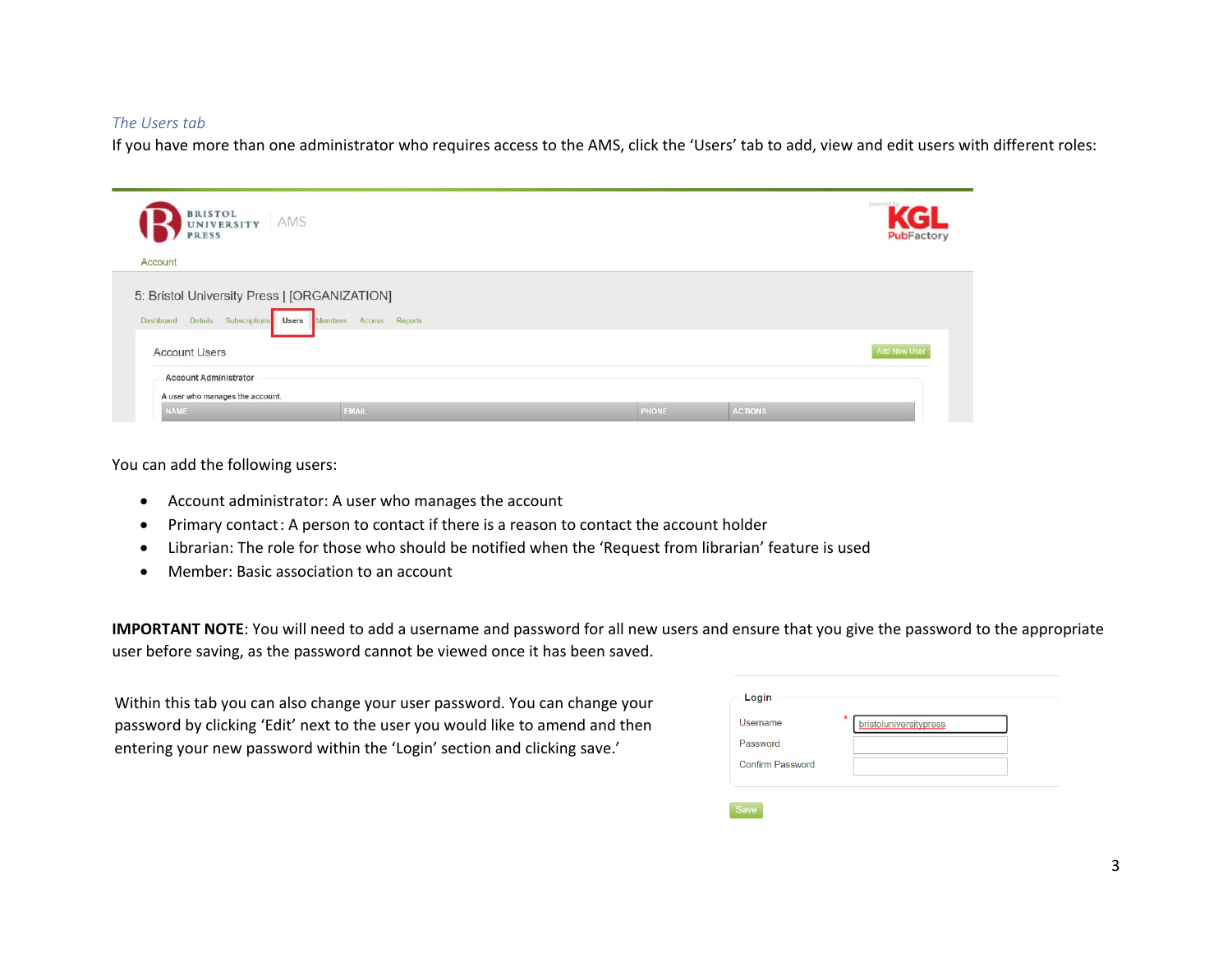# *The Members tab*

The 'Members' tab shows all the users who have a basic association with the account – this could be accounts set up via Shibboleth, or accounts created within the registered IP addresses for your organisation. For more information about how to manage user access, please see the next section of this user guide, entitled 'User access':

| BRISTOL<br>UNIVERSITY AMS<br><b>PRESS</b>                                                                       | powere<br>PubFactor            |
|-----------------------------------------------------------------------------------------------------------------|--------------------------------|
| Account                                                                                                         |                                |
| 5: Bristol University Press   [ORGANIZATION]<br>Dashboard Details Subscriptions Users<br>Members Access Reports |                                |
|                                                                                                                 |                                |
| <b>Account Members</b>                                                                                          |                                |
| Member<br>Basic association to an account.                                                                      | Find Individual.<br>Add Member |
| There are currently no Member associations in this account.                                                     |                                |
| <b><i>P</i></b> Institutional Access Tokens                                                                     |                                |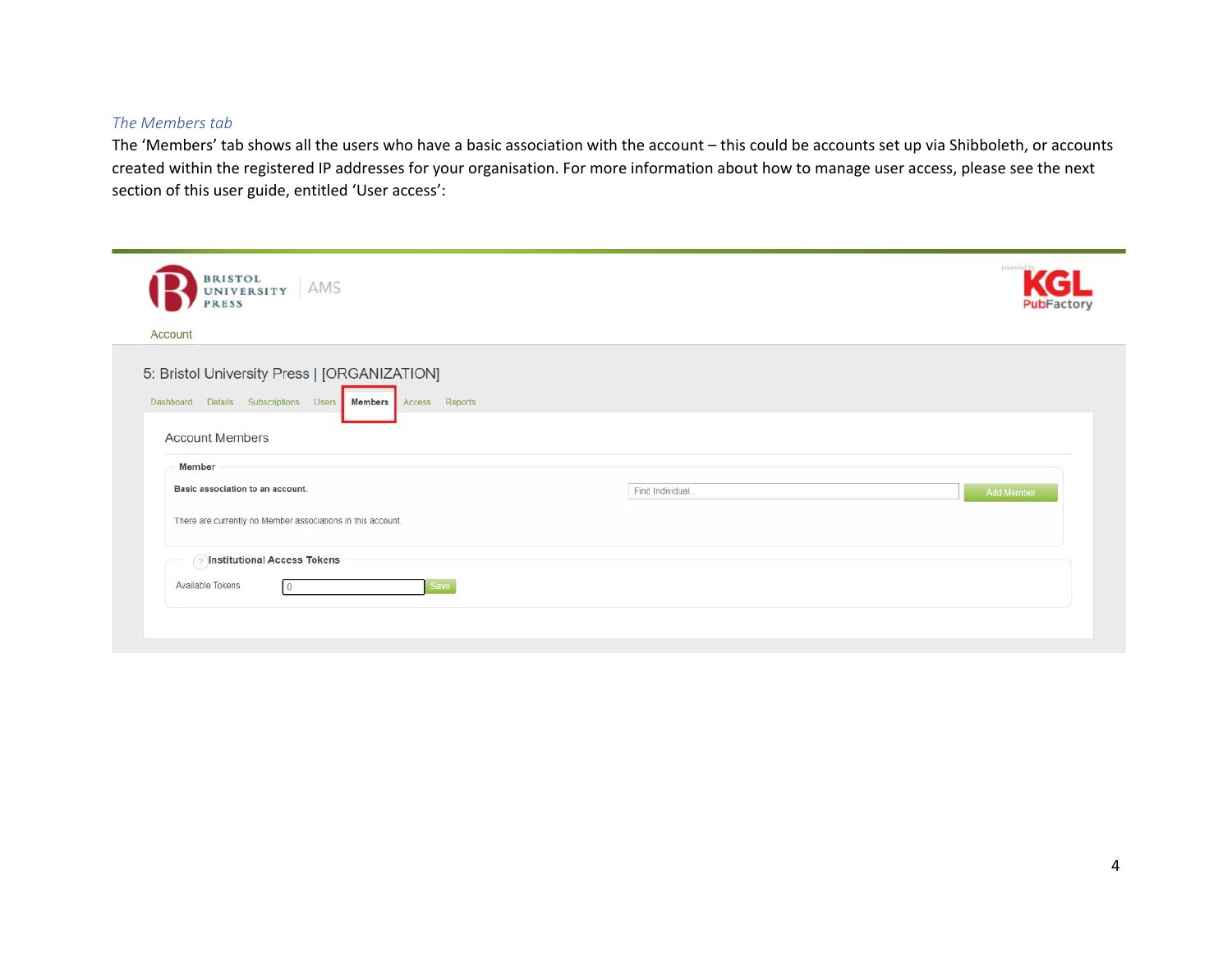<span id="page-6-0"></span>How can I manage user access?

#### *The Access tab*

With Bristol University Press AMS, you can manage how your users can access your content. To view your current access settings, choose the 'Access' tab:



To change any of the information visible in this screen, choose the 'Edit Account Access' button.

**IMPORTANT NOTE**: Please do not forget to review your IP addresses and contact us to change it if it is incorrect by emailing [bup](mailto:bup-digital@bristol.ac.uk)[digital@bristol.ac.uk.](mailto:bup-digital@bristol.ac.uk) This will ensure that if there are updates to your subscriptions, any changes you have made will not be overwritten with previous information on our subscription system.

You can also add in your Shibboleth Entity ID in this section.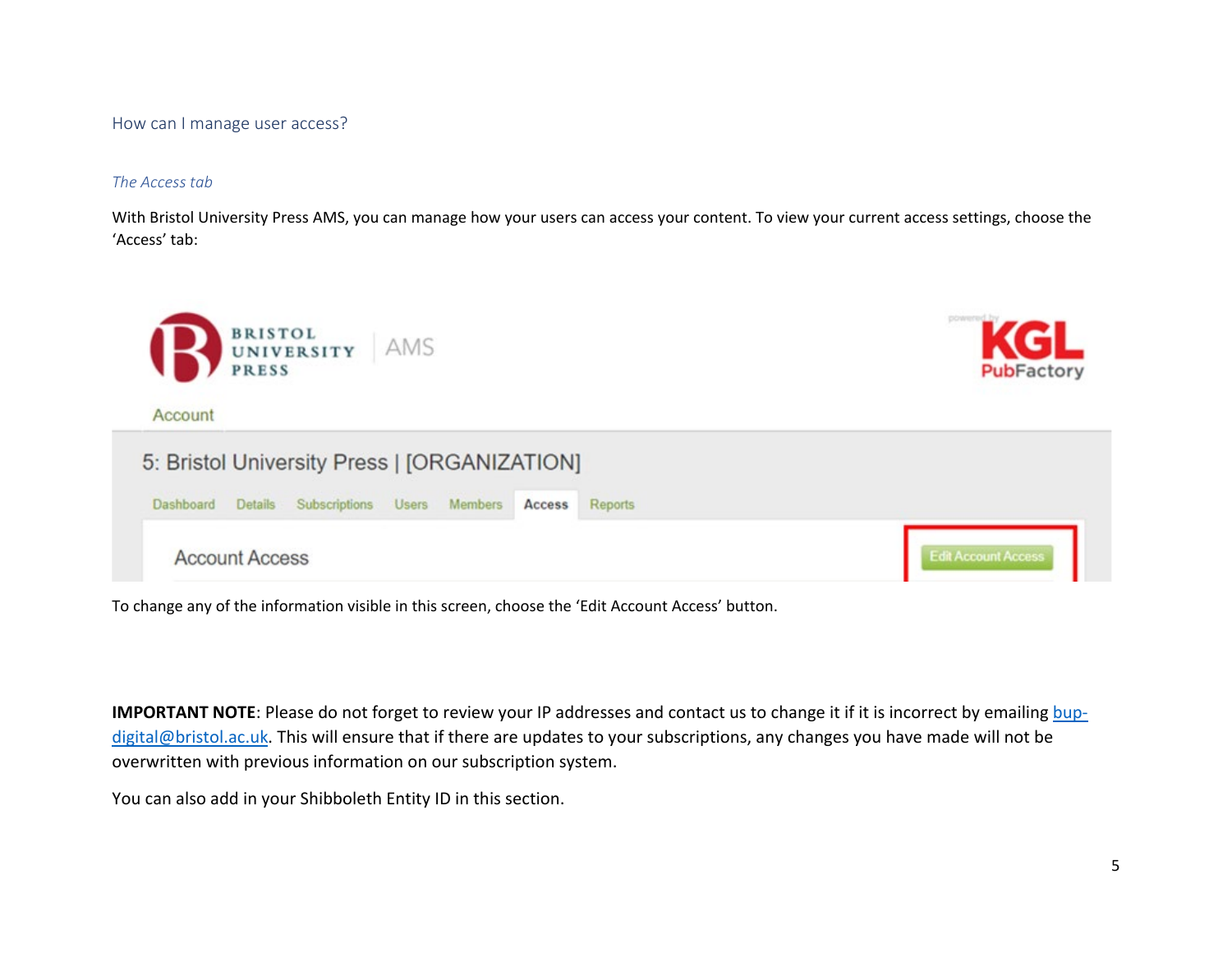# <span id="page-7-0"></span>Where can I find COUNTER reports and usage statistics?

#### *The Reports tab*

Bristol University Press Digital offers the reports listed below for you to download, in addition to the NISO SUSHI service information:

- Platform Usage
- Title Master
- Book Requests
- Book Access Denied
- Book Usage by Access Type
- Journal Requests
- Journal Access Denied
- Journal Usage by Access Type

For COUNTER reports, click on the Counter 5 Reports button in the Reports Tab, which will direct you to the IntelWorks System.

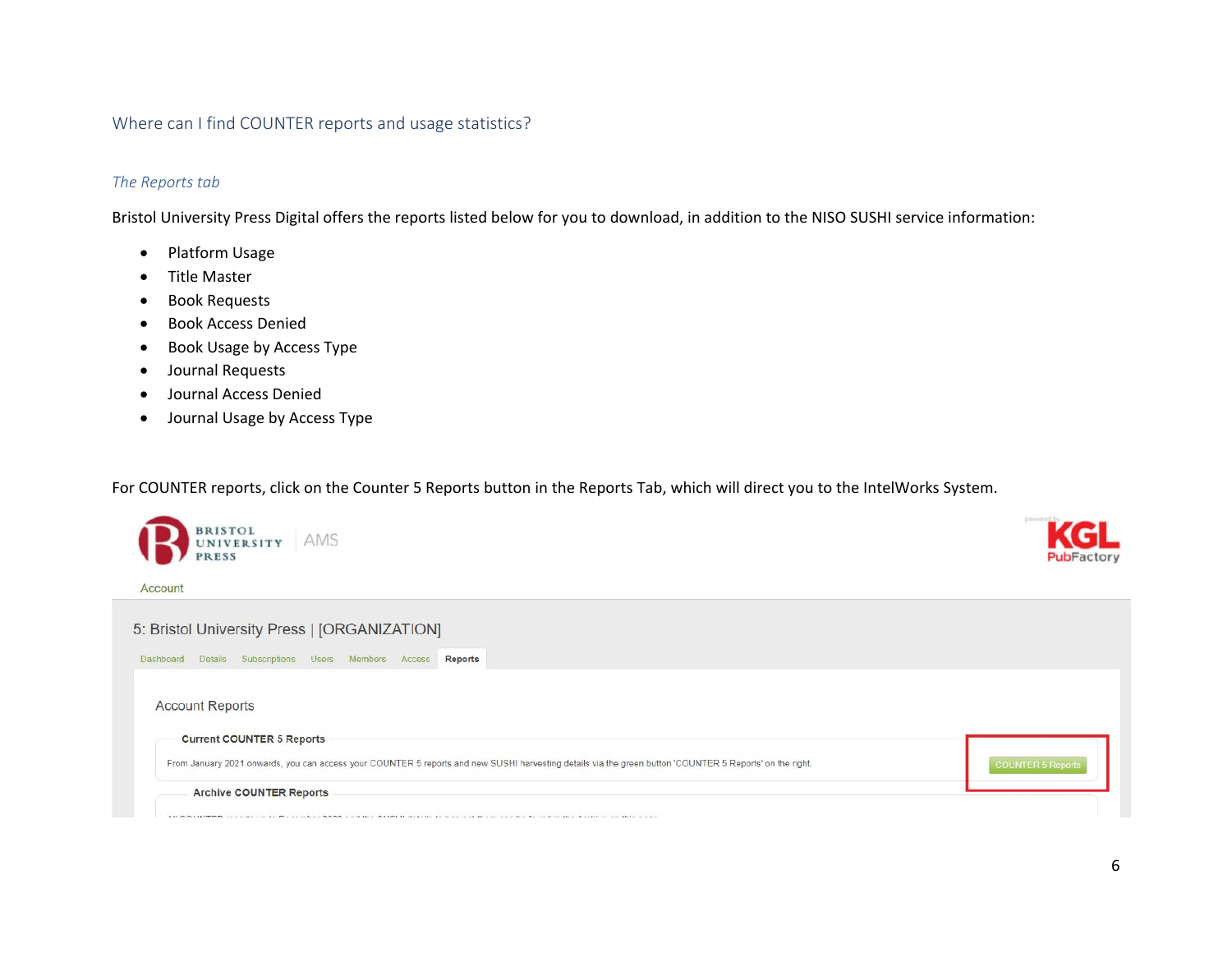# *Navigating the IntelWorks System*

To run a COUNTER standard report, select the required report from COUNTER Standard folder on the left sidebar.



Use the settings drop down on the right hand side to export the report in .csv or .tsv formats.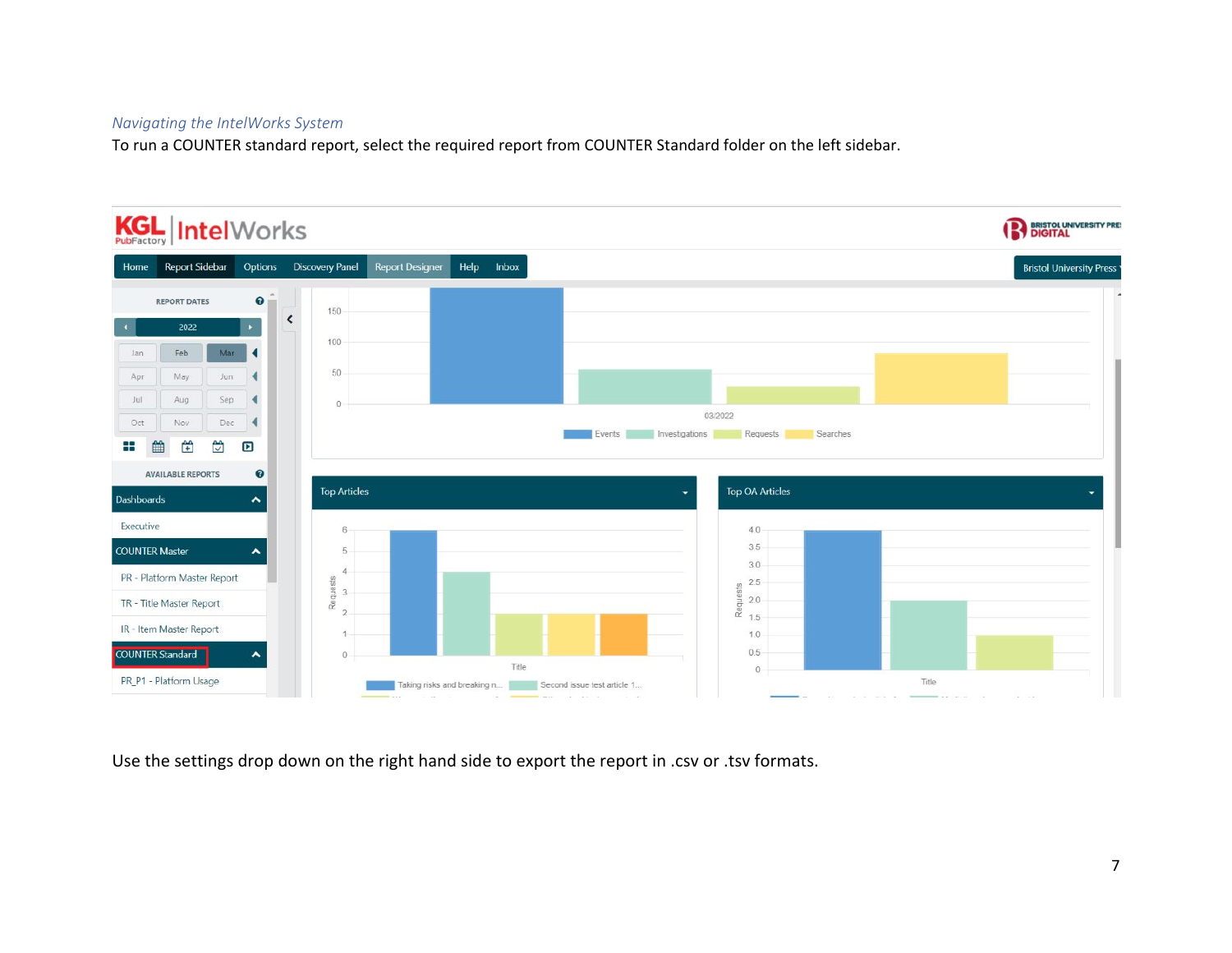Then select the required time frame. The buttons from left to right on the date selector are:

- a) View quarter
- b) View year
- c) View all
- d) View custom
- e) Apply calendar



You must select the 'apply calendar' arrow icon to apply the dates selected. Then, use the settings drop down on the right-hand side to export the report in .csv or .tsv formats.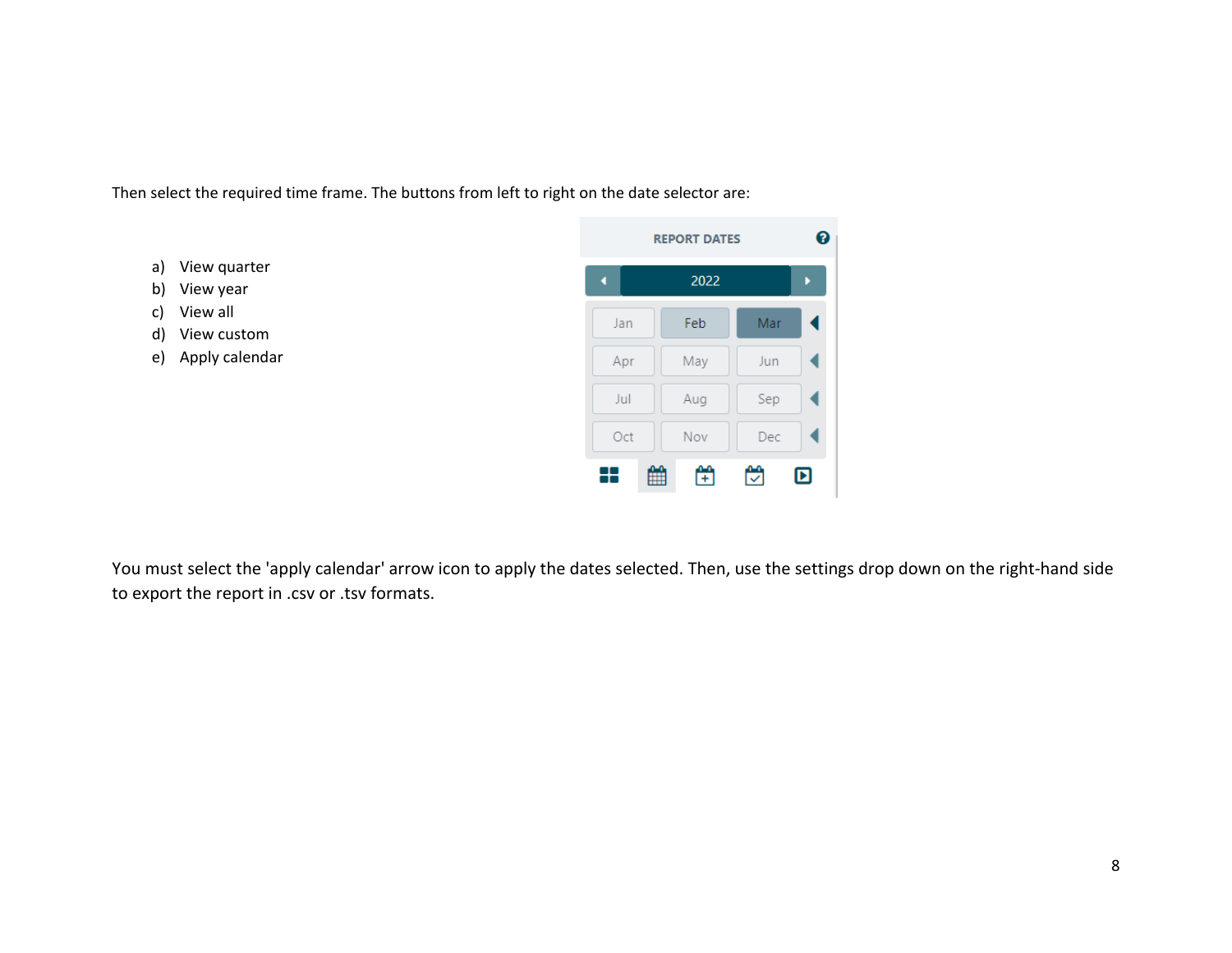### *Setting up SUSHI*

To set up SUSHI credentials use the account drop down on the right-hand side of the report.



## Click create SUSHI credentials.